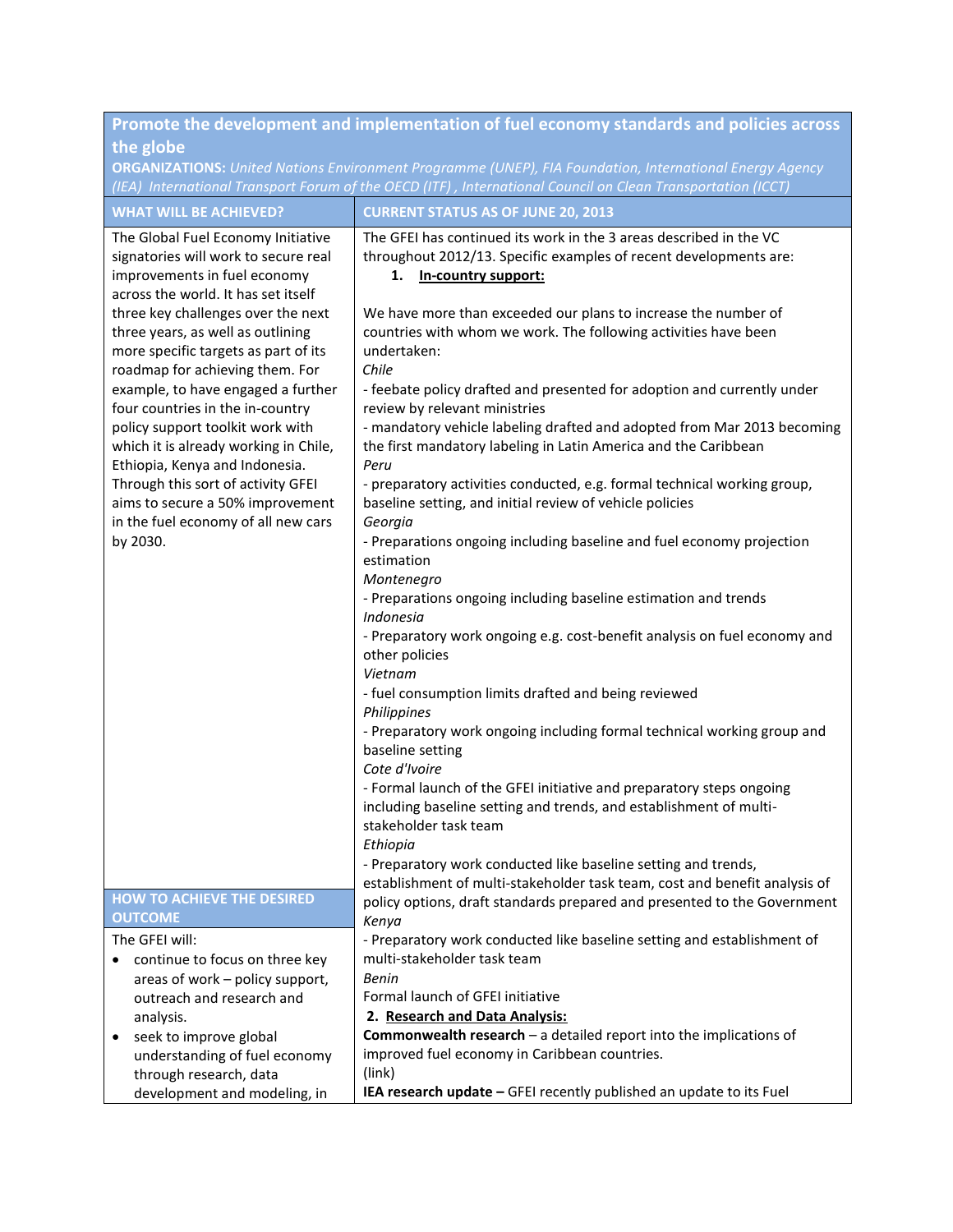| particular to help individual                 | Economy Global Trends work, bringing the data up to 2011 (link). In the        |
|-----------------------------------------------|--------------------------------------------------------------------------------|
| countries and regions to fully                | time since the GFEI has been in operation, fuel economy has improved in        |
| understand their own                          | the OECD (although not by enough to meet the GFEI's targets until very         |
| circumstances in order that they              | recently). It has however not improved sufficiently well in non-OECD           |
| might develop policy which is                 | countries - where the bulk of the new fleet will be to 2050. GFEI is focusing  |
| best suited to them.                          | its efforts in these regions.                                                  |
| continue to raise awareness of                | Detailed Analysis of key countries - Again, an update or previous research     |
| the issue of fuel economy, to                 | identifying key trends in vehicle size, technology adoption etc in countries   |
| interact with global and regional             | such as South Africa, Russia, India, China and the US. (link)                  |
| policy development processes,                 | 3. Outreach and Advocacy                                                       |
| and to develop working                        | GFEI designated as a High Impact Opportunity by the SE4ALL initiative -        |
| partnerships with other key                   | Launch of GFEI-Africa - The GFEI launched its African regional activities in   |
| stakeholders to promote this                  | 2012 in Nairobi.                                                               |
| agenda also.                                  | The partnership has grown $-$ The GFEI expanded its membership to 6 with       |
|                                               | the addition of the Institute for Transportation Studies at UC Davis in        |
|                                               | California. This is a welcome addition, which has in particular, strengthened  |
|                                               | the Initiative's research capacity.                                            |
|                                               | Contact group meeting - the GFEI has a 30-strong Contact Group                 |
|                                               | comprised of key stakeholders in the fuel economy sphere. A full meetin g      |
|                                               | of this group was hosted in London in October 2012, where the GFEI's           |
|                                               | workplan, on-going research findings and strategic objectives were shared      |
|                                               | and discussed.                                                                 |
|                                               | New website - The GFEI website has been updated with an enhanced               |
|                                               | members' area, and improved access to GFEI resources, such as the in-          |
|                                               | country Toolkit.                                                               |
|                                               | Newsletters - The GFEI publishes regular newsletters and updates.              |
|                                               | Social Media Campaign - The GFEI has re-launched its social media              |
|                                               | campaign through Twitter, Facebook and Linkedin, in order to ensure the        |
|                                               | widest possible spread of its core message on the benefits of cost effective   |
|                                               | improvements in fuel economy.                                                  |
|                                               | In addition, GFEI partners have presented their work at a huge range of        |
|                                               | conferences, seminars and meetings, from the Transforming Transportation       |
|                                               | Conference (Washington DC 2013), to the TTFF conference (Canada 2013),         |
|                                               | and the International Tran sport Forum (Leipzig 2013) and is even included     |
|                                               | in the IEA Energy Training week.                                               |
|                                               | <b>NEXT STEPS IN VC IMPLEMENTATION</b>                                         |
|                                               | The coming year will see GFEI continue to work and build its activities in the |
| <b>DELIVERABLES</b>                           | three core areas. Specific examples of future activities are:                  |
|                                               | In-country support:                                                            |
| Upwards of 20 countries                       | Chile                                                                          |
| engaged in fuel economy toolkit               | - Initiate actions on fuel economy policies for heavy-duty vehicles            |
| work by 2015                                  | - Further support for adopting fuel economy standards                          |
| A working fleet projection model<br>$\bullet$ | Peru                                                                           |
| for each country by 2015                      | - Follow-up on development and adoption of policies                            |
| Increased global awareness of                 | Macedonia                                                                      |
| fuel economy by 2015                          | - Baseline estimation by 2014                                                  |
|                                               | Vietnam                                                                        |
|                                               | - Further support for adopting proposed fuel consumption limits                |
|                                               | - Develop other fuel economy policies particularly labeling and use of         |
|                                               | economic instruments                                                           |
|                                               | Indonesia                                                                      |
|                                               | - Further support in development of standards/ policies                        |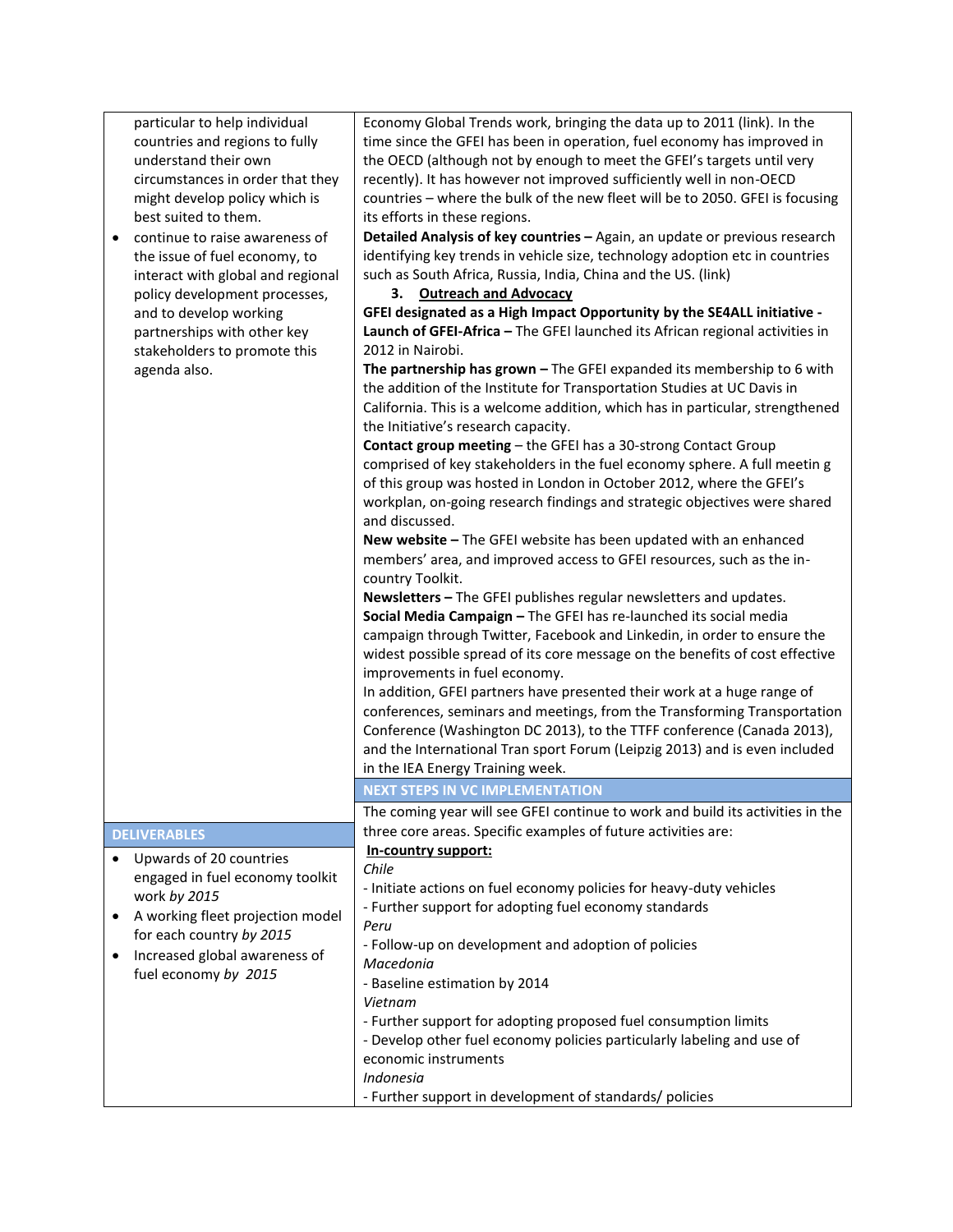| Philippines                                                                 |
|-----------------------------------------------------------------------------|
| - Further support in development of standards/ policies                     |
| <b>Thailand</b>                                                             |
| - Further support on adoption of proposed fuel consumption limits           |
| <b>ASEAN</b>                                                                |
| - harmonization of standards and policies                                   |
| Ethiopia                                                                    |
| - Further support on development/adoption of standards/ policies            |
| Kenya                                                                       |
| - On-going support on trend monitoring, cost-benefit analysis of policy     |
| options                                                                     |
| Further support on development of standards/ policies                       |
| <b>Benin</b>                                                                |
| - Further support on baseline setting, policy recommendations and           |
| standards development                                                       |
| Throughout this time the in-country policy support tool will continue to be |
| developed and improved. In addition to widening the spread of available     |
| evidence of best practice a fleet projection tool will be added to the      |
| system, enabling countries to project forward their likely fleet, and adapt |
| policies to suit.                                                           |
| <b>Research and Data</b>                                                    |
| Fuel Economy and alternative fuels - we know that around \$2 trillion could |
| be saved by countries globally in the next 10 years if they improved their  |
| fuel efficiency in line with GFEI projections. This study will look at how  |
| those resources could be used to promote other fuels, and sustainable       |
| mobility options.                                                           |
|                                                                             |
| GFEI Annual report - will bring together the best evidence on fuel economy  |
| trends with some key think-pieces on the issues and challenges within this  |
| policy agenda.                                                              |
| Fuel Economy policy Analysis - evaluating the relative benefits of the many |
| policy option on offer.                                                     |
| Outreach                                                                    |
| GFEI Global Networking Meeting - In June 2013, the GFEI will host the       |
| second of its Global Networking Events, in Paris. This event will bring     |
| together over 30 representatives of countries with an interest in improving |
| their fuel economy standards, together with experts from the GFEI           |
| partnership and wider. The event will enable networking and an exchange     |
| of understanding and experience across the GFEI network, and as such is an  |
| important and significant event for the Initiative, which we hope will      |
| become an annual event.                                                     |
| Caribbean meeting (Nov 2013) - GFEI will work with local partners to host   |
| a high level regional meeting of representatives of the Caribbean, to       |
| consider their fuel economy potential, and share the work of GFEI.          |
| Focus on SDGs - building on the momentum of the High Level Panel report     |
| with an even greater role for its advocacy work in the light of growing     |
|                                                                             |
| momentum around the issue of fuel efficiency in the Post-2015 agenda.       |
| All GFEI partners have more than delivered on their commitment to cash      |
| and in-kind support. The on-going commitment of all of our partners to the  |
| GFEI's work, is central to the success which the partnership is having. The |
| FIA Foundation (www.fiafoundation.org) continues to host the GFEI           |
| Secretariat, and has strengthened the support team with the addition of a   |
| Research and Admin Assistant.                                               |
|                                                                             |